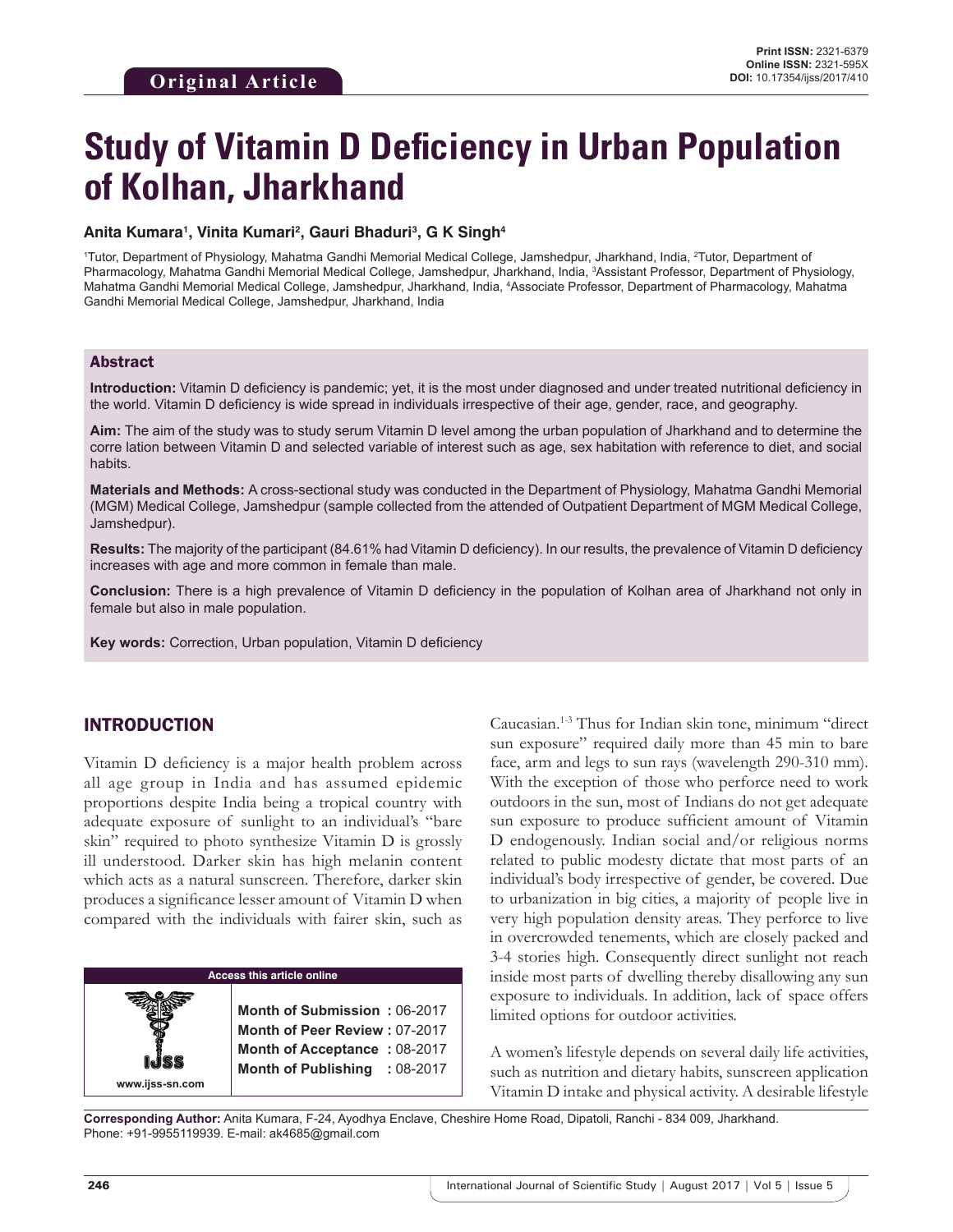contribute to levels of Vitamin D within the normal range, while a lifestyle avoiding sunlight and low Vitamin D intake has adverse effect on their health.<sup>4,5</sup>

Vitamin D acts as a hormone. It stimulates intestinal calcium absorption and is important in maintaining adequate phosphate levels for bone mineralization, bone growth, and remodeling. It is also believed to be involved in the regulation of cell growth proliferation and apoptosis, as well as modulation of the immune system and other tensions. Alone or in combination with calcium Vitamin D has also been shown to reduce the risk of fracture in elderly men (>65 years) postmenopausal women and risk of falls in community dwelling seniors.

Definition of optimum levels of Vitamin D for maintenance of bone health has been a matter of debate. However, the evolving consensus is to define Vitamin D deficiency as a serum 25-hydroxyvitamin D level of <20 ng/ml  $(<50 \text{ nmol/L})$  insufficiency, 20-30 ng/ml (50-75 nmol/L) sufficiency  $>$ 30 ng/ml ( $>$ 75 nmol/L), and intoxication 150 ng/ml ( $>374$  nmol/L).<sup>6</sup>

## MATERIALS AND METHODS

Total 182 people of age group 18-70 years were included in this study, who came as attendant along with patient in different Department of Mahatma Gandhi Memorial Medical College Jamshedpur. It was a cross-sectional study conducted during March 2016-2017. After taking consent, a questionnaire was filled which includes age, physical activity level, duration of sun exposure, body parts exposed to sunlight, use of sun screen, dietary intake of Vitamin D, and intake of supplements. After taking aseptic measure 2 ml of blood sample collected and sent to laboratory for Vitamin D3 assessment. Plasma levels were categorized into three cutoffs: When serum 25-hydroxyvitamin D  $(25(OH)D)$  levels were <20 ng/L - Vitamin D deficiency, when levels were 20-30 ng/ml - insufficiency and when levels, was >30 mg/ml - sufficiency.

Subject excluded from the study having any current or previous chronic diseases, history of Vitamin D deficiency, thyroid, parathyroid diseases, renal disease history of metabolic bone diseases, history of malabsorption syndrome, and chronic diarrhea.

## RESULTS

Out of 182 study subject, 110 (60.4%) were female and 72 (39.5%) male. Status of Vitamin D revealed in Tables 1 and 2 and Charts 1 and 2. Difference in the level

# **Table 1: Serum (25(OH)D) levels female**

| Cutoff level (ng/ml) | <b>Number of</b><br>patients (%) |
|----------------------|----------------------------------|
| $20$                 | 97 (88.18)                       |
| 20-30                | 10(9.09)                         |
| >30                  | 03(2.72)                         |
| 150                  | 0(0)                             |
|                      |                                  |

25(OH)D: 25‑hydroxyvitamin D

#### **Table 2: Serum (25(OH)D) levels male**

| Serum 25(OH) levels     | Cutoff level (ng/ml) | <b>Number of</b><br>Patient (%) |
|-------------------------|----------------------|---------------------------------|
| Vitamin D deficiency    | 20 <sub>20</sub>     | 57 (79.17)                      |
| Vitamin D insufficiency | 20-30                | 11 (15.28)                      |
| Vitamin sufficiency     | 730                  | 4(5.56)                         |
| Vitamin D toxicity      | 150                  | 0(0)                            |

25(OH)D: 25‑hydroxyvitamin D



**Chart 1: Prevalence of Vitamin D in female**



**Chart 2: Prevalence of Vitamin D male**

of Vitamin D between female and male in the urban area of Kolhan Jharkhand found to be statically significant. The study also showed relation between sunlight exposure and Vitamin D status of participant. Although it was not statistically significant Table 3.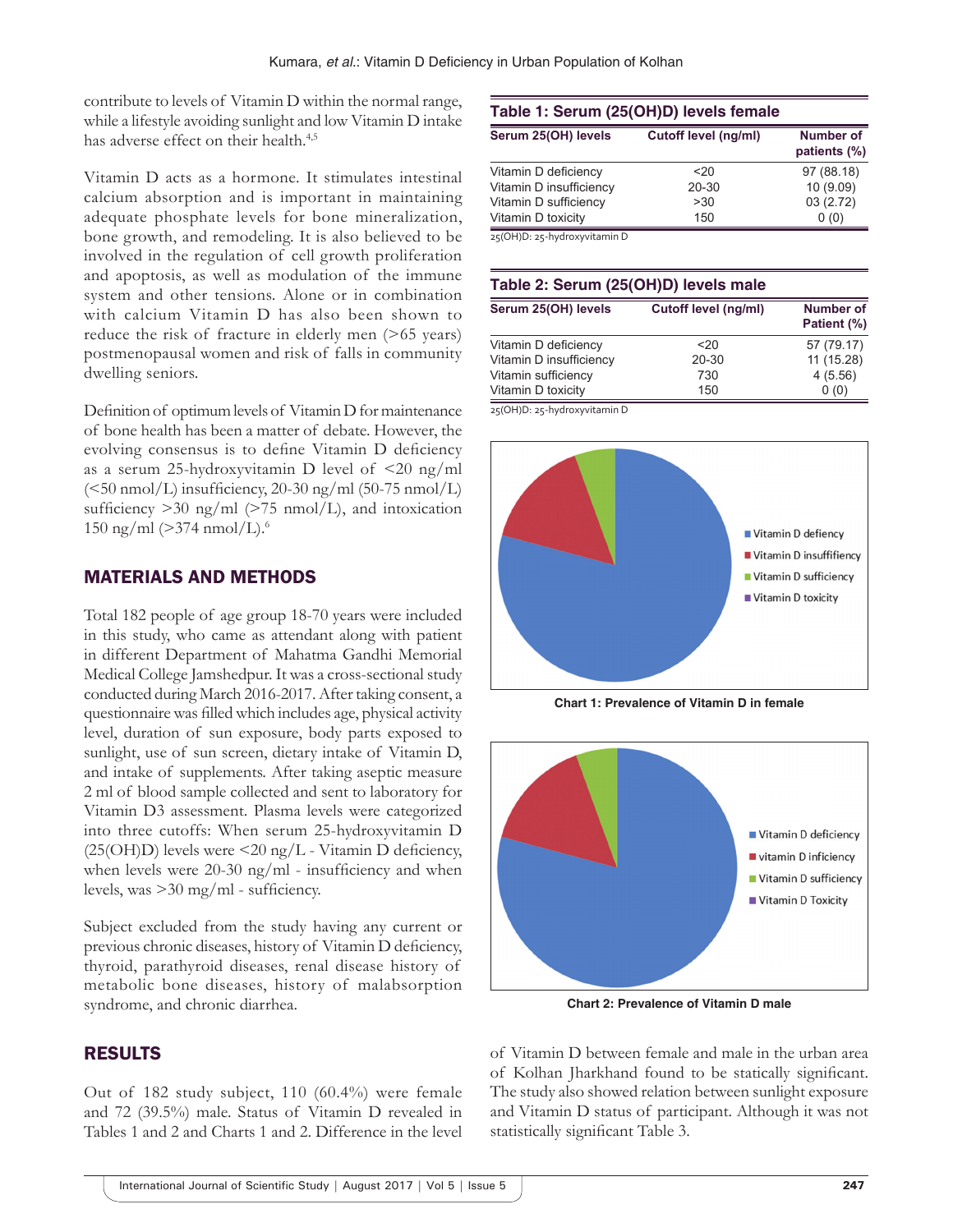| Table 3: Duration of sun exposure and serum 25(OH)D levels |                                |                           |                       |       |
|------------------------------------------------------------|--------------------------------|---------------------------|-----------------------|-------|
| Duration of sun exposure time/day                          | Serum, 25(OH)D levels          |                           |                       | Total |
|                                                            | Vitamin D deficiency <20 ng/ml | Insufficiency 20-30 ng/ml | Sufficiency 730 ng/ml |       |
| Number of exposure                                         |                                |                           |                       |       |
| No exposure                                                |                                | 18                        |                       | 97    |
| Up to 30 min                                               | 38                             | 24                        |                       | 67    |
| Up to $1h$                                                 |                                | 15                        |                       | 18    |
| Total                                                      | 116                            | 57                        |                       | 182   |

|--|

25(OH)D: 25‑hydroxyvitamin D

# **DISCUSSION**

The present study points toward a high prevalence of Vitamin D deficiency in an urban population of Kolhan, Jharkhand. A total of 182 subjects, 97 (88.18%) female and 57 (79.1%) male were found Vitamin D deficient. This is despite the fact that this region gets a good sunshine throughout the year and the people are well off and can afford good nourishment. Most of the study conducted on other Indian population show a similar picture of deficient Vitamin D status. Many authors suggested a revision of nutritional guide line and even a national level fortified food scheme to improve scenario.<sup>7</sup>

Female population had significantly higher prevalence of deficient Vitamin D levels compared to their male counterpart. However, this difference dissipates higher cut off levels, such that none of two groups fare better. Our study showed that only few women applied sun screen to protect their skin, this is not consistent with a study conducted in Australia by Wolpowitz *et al.* High percentage of these women apply sun screen to protect them from skin cancer.8 Ultimately the recommendation for the avoidance of sun exposure has put the world population at risk of Vitamin D efficiency.

Prevalence of Vitamin D deficiency was significantly different across various age groups. Middle age group (41- 60 years) displayed relatively lower prevalence compared to their younger (40 years and less) as well as older (61 years and more) counterpart. Elderly people are known to be prone to Vitamin D deficiency. Decrease exposure to sun light, reduced cutaneous synthesis of Vitamin D, and dietary inadequacy could be the factors contributing to lower Vitamin D level in the elderly.<sup>4</sup> Younger age group (40 years and less), our study circle, consisted mainly of employed person with long indoor working hours and less duration of exposure to sunlight. This group is also likely to eat irregularly and junk food, these factors could translate into lower Vitamin D levels.

The Food and Agriculture Organization /Worlds Health Organization expert consultation state that most physiological relevant and efficient way of acquiring Vitamin D, in most location of the world around the equator (between latitude 42° N and 42° S) is to synthesize Vitamin D endogenously from skin from 7-de-hydrocholesterol present in the subcutaneous fat by minimum of 30 min of skin exposure (without sunscreen) of the arm and face to mid-day sun.<sup>9</sup> Our study shows that out of 182 participants who has no exposure of sun light 42.30% deficient, 9.8% insufficient. Those who expose up to 30 min 20.8% deficient, 13.1% insufficient and those who exposed up to 1 h 0.5% deficient, and 8.2% insufficient.

Educational background of the subject does not seem to have effects of Vitamin D level. However, occupation affects Vitamin D level. None of those serving as public servant or pursuing various profession and business had the optimal level. Subject who reported to be a labor or house wife, or unemployed showed a significant optimal level. This probably suggests more staying duration and lesser sun light exposure to the service holder or professional.<sup>10-12</sup>

The institute of medicine recommended 200 IU/day of Vitamin D for the adults younger than 51 years, 400 IU/day 51-70 years, and 600 IU/day for those older than 70 years. Us Food and Drug Administration recommends 400 IU/ day (10  $\mu$ g/day) regardless of age.<sup>13,14</sup>

Few foods naturally contain Vitamin D like oily fish such as salmon (400 IU/35 Oz) and mackerel and cod liver oil (400 IU/ TSF). Egg yolk also contains Vitamin D approximately 20 IU, but more commonly consumed food such as milk and butter egg give <100 IU. This study points toward inadequate dietary intake in the form of dairy product and vegetables in large group of population.14

# **CONCLUSION**

The current study found that Vitamin D deficiency and insufficiency were common among studied population. Deficiency was more in those who were exposed less to sunlight. Health education about sunlight and Vitamin D supplementation is necessary to prevent Vitamin D deficiency. Low calcium intake in consumption with Vitamin D deficiency makes matter worst. The need for